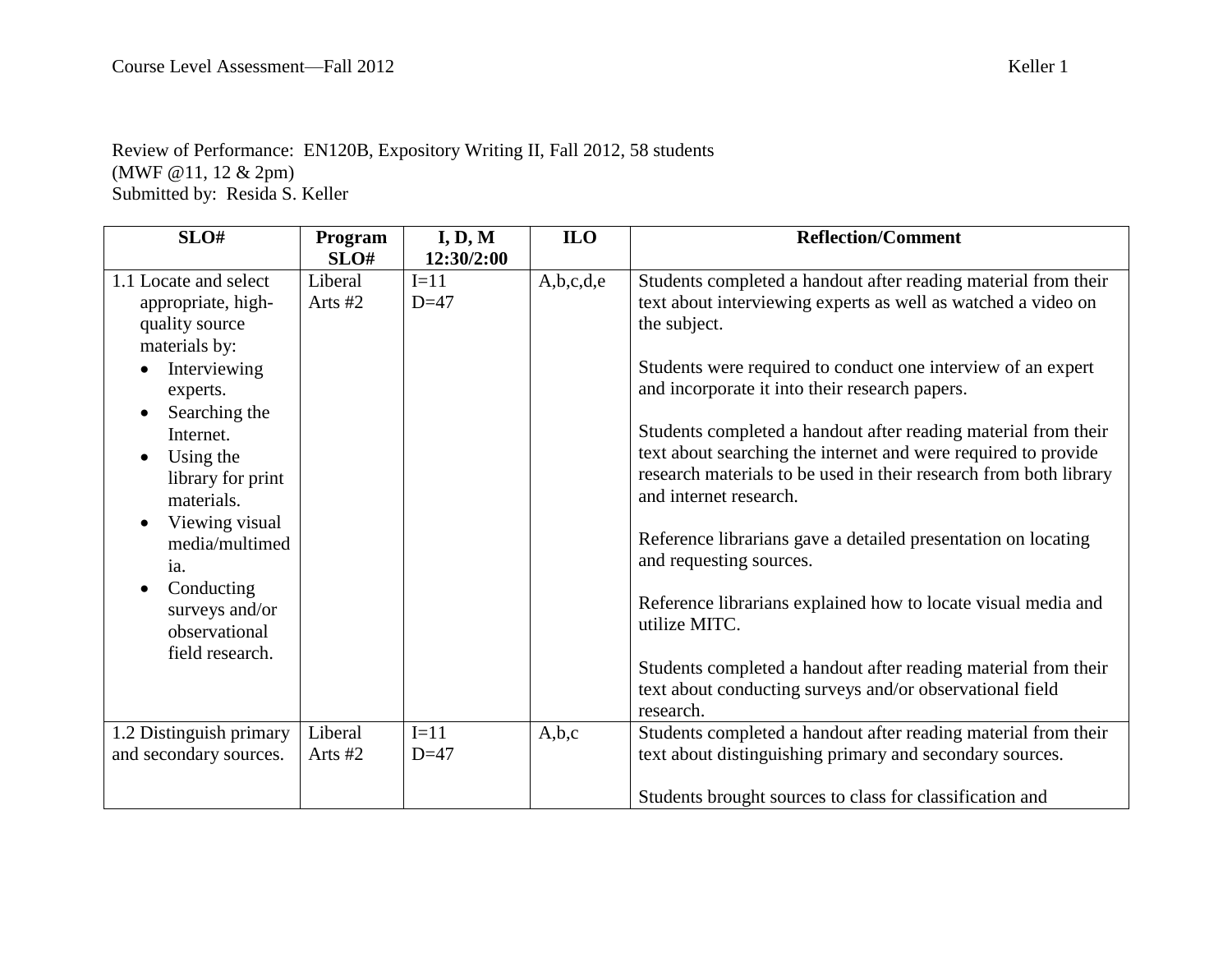|                                                                                                        |                      |                  |         | evaluation.                                                                                                                                                                                                                                                                                                                                           |
|--------------------------------------------------------------------------------------------------------|----------------------|------------------|---------|-------------------------------------------------------------------------------------------------------------------------------------------------------------------------------------------------------------------------------------------------------------------------------------------------------------------------------------------------------|
| 1.3 Discriminate facts<br>from opinions.                                                               | Liberal<br>Arts $#2$ | $D=58$           | A,b,c   | Students completed a handout after reading material from their<br>text about discriminating facts from opinions.<br>Students had to identify facts and opinions from their research<br>and incorporate at least one fact in their papers to support their<br>thesis statement.                                                                        |
| 2.1 Conduct<br>preliminary research to<br>narrow a broad subject<br>to a specific assignment<br>topic. | Liberal<br>Arts #2   | $D=58$           | A,b,c   | Students brainstormed subtopics individually and in groups.<br>Students had library sessions to do preliminary research and lab<br>sessions to do internet research and gathering information to<br>enhance their knowledge of their topics.<br>Students compiled annotated bibliographies, which they later<br>edited to suit their specific topics. |
| 2.2 Demonstrate note-<br>taking strategies to<br>compile information<br>from a variety of<br>sources.  | Liberal<br>Arts #2   | $I=11$<br>$D=48$ | b,c,d   | Students completed a handout after reading material from their<br>text about note-taking strategies.<br>Students practiced note-taking techniques in class.<br>Students submitted their notes for evaluation.<br>Students worked in groups to take notes on articles and had to<br>show the connections between ideas through their notes.            |
| 2.3 Prepare outlines<br>and/or utilize similar<br>planning tools                                       | Liberal<br>Arts #2   | $M = 58$         | A,b,c,d | Students submitted outlines for evaluation by instructor for<br>every research paper written.                                                                                                                                                                                                                                                         |
| 2.4 Develop research<br>thesis and/or<br>hypothesis.                                                   | Liberal<br>Arts #2   | $D=10$<br>$M=48$ | A,b,c,d | Students completed a handout after reading material from their<br>text about developing a research thesis.                                                                                                                                                                                                                                            |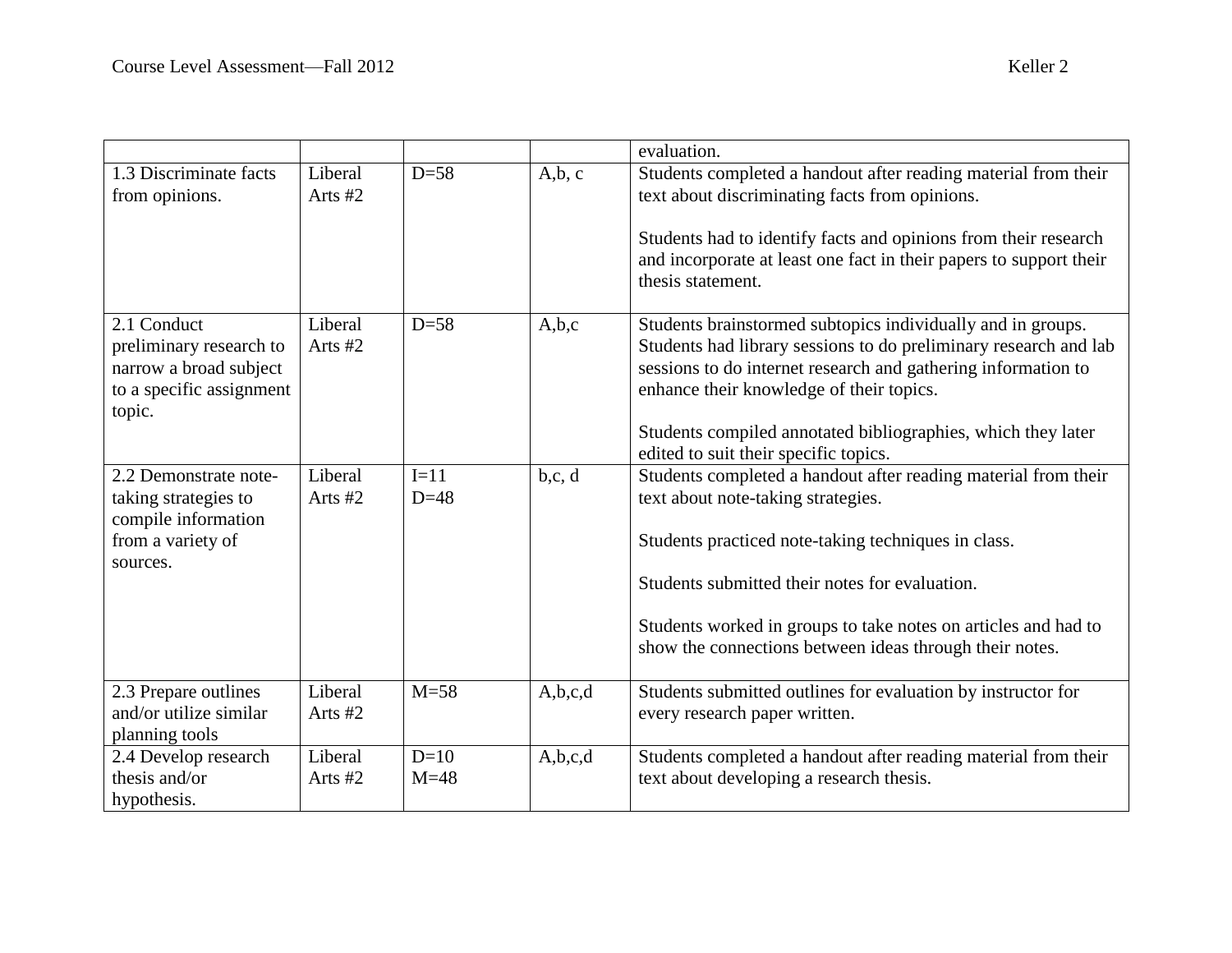|                                                                       |                      |                  |         | Students submitted theses for evaluation by instructor for each<br>research paper.                                                                                                                                                                                                                                                       |
|-----------------------------------------------------------------------|----------------------|------------------|---------|------------------------------------------------------------------------------------------------------------------------------------------------------------------------------------------------------------------------------------------------------------------------------------------------------------------------------------------|
| 2.5 Define plagiarism<br>and take the steps<br>necessary to avoid it. | Liberal<br>Arts #2   | $I=12$<br>$D=46$ | B,c,d   | Students completed a handout after reading material from their<br>text about plagiarism.<br>Students performed quiz on plagiarism and did activities in<br>identifying usage of plagiarism in sample papers.<br>Drafts were carefully scrutinized for plagiarism, and final drafts<br>were not accepted until works were properly cited. |
| 3.1 Summarize source<br>texts.                                        | Liberal<br>Arts #2   | $I=12$<br>$D=46$ | A,b,c,d | Students completed a handout after reading material from their<br>text about summarizing.<br>Students submitted summaries of magazine articles after note<br>taking.<br>Quizzes and class activities on summarizing were done to assess<br>their abilities to summarize.                                                                 |
| 3.2 Paraphrase source<br>texts.                                       | Liberal<br>Arts $#2$ | $I=12$<br>$D=46$ | A,b,c,d | Students completed a handout after reading material from their<br>text about paraphrasing.<br>Students had to identify good/bad paraphrasing from sample<br>papers and explain why each example was good/bad.                                                                                                                            |
| 3.3 Synthesize ideas<br>gleaned from a variety                        | Liberal<br>Arts $#2$ | $I=15$<br>$D=43$ | A,b,c   | Students completed a handout after reading material from their<br>text about synthesizing.                                                                                                                                                                                                                                               |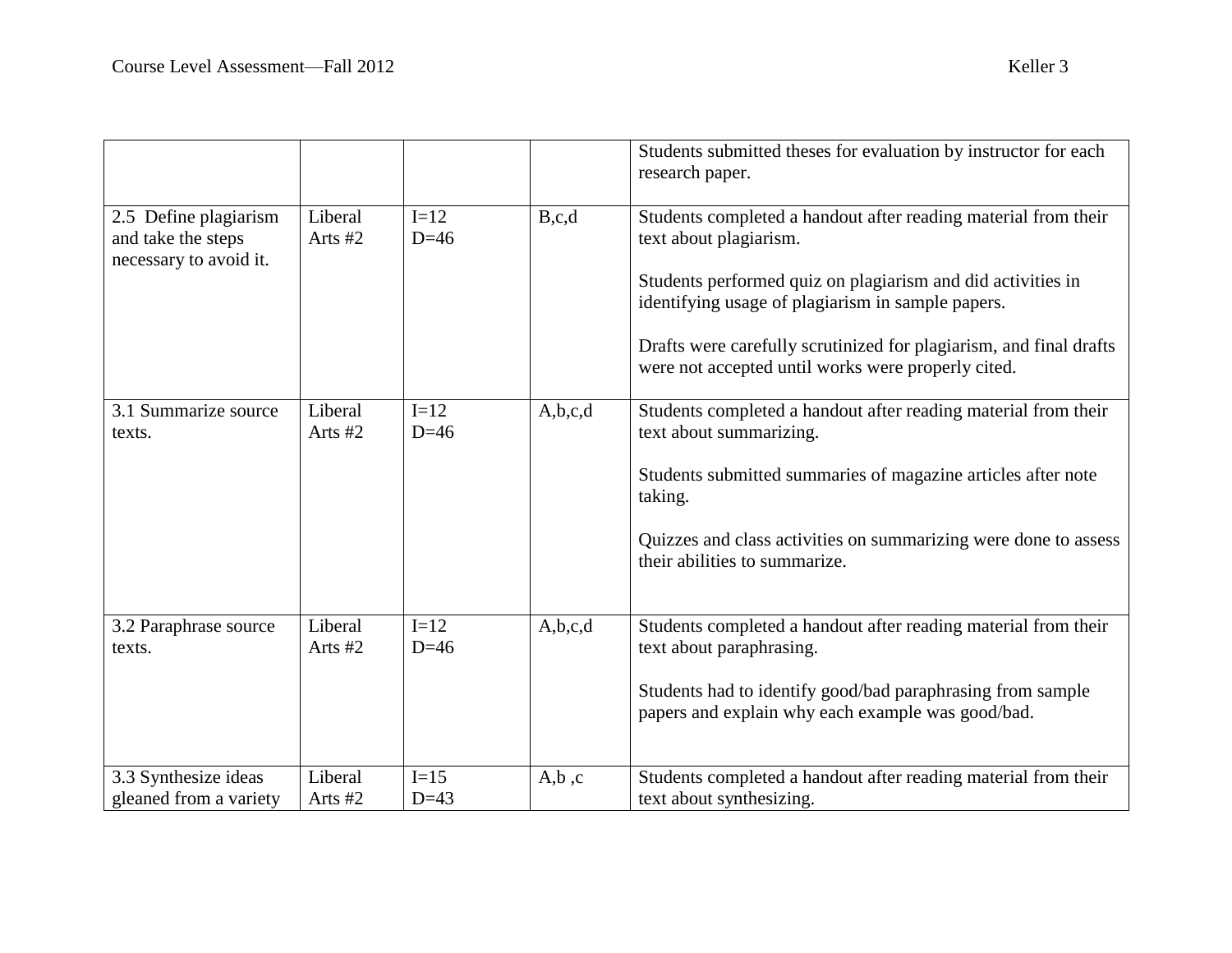| of sources, along with<br>their own opinions, into<br>cogent prose.                                                                                                                   |                      |                            |         | Instructor provided feedback on synthesizing after reviewing<br>drafts.<br>Students looked at multiple articles on the same topic and were<br>required to identify similar and different ideas and then<br>incorporate the similar ideas into a coherent synthesis in at least<br>one research paper. |
|---------------------------------------------------------------------------------------------------------------------------------------------------------------------------------------|----------------------|----------------------------|---------|-------------------------------------------------------------------------------------------------------------------------------------------------------------------------------------------------------------------------------------------------------------------------------------------------------|
| 3.4 Engage in<br>concession and<br>refutation of specific<br>ideas to develop a<br>thoughtful response to<br>controversial material.                                                  | Liberal<br>Arts $#2$ | $I=11$<br>$D=27$<br>$M=20$ | A,b,c,d | Students wrote argumentative research papers which required<br>concession and refutation of opposing points.                                                                                                                                                                                          |
| 3.5 Format formal<br>papers utilizing the<br>MLA style.                                                                                                                               | Liberal<br>Arts #2   | $D=58$                     | A,b,c,d | Students submitted papers in MLA format.<br>Computer lab sessions were held to practice and ensure that all<br>were using MLA formatting and quizzes given for them to<br>identify proper MLA usage.<br>Papers, which did not follow the format, were returned for<br>revision.                       |
| 3.6 Utilize the MLA<br>documentation style to<br>formally acknowledge<br>sources. This will<br>consist of brief<br>parenthetical citations<br>within the text that are<br>keyed to an | Liberal<br>Arts $#2$ | $I=11$<br>$D=48$           | A,b,c,d | Students submitted papers utilizing MLA documentation style.<br>Papers, which did not follow the format, were returned for<br>revision.<br>Initial papers which did not follow MLA format were docked<br>heavily for points to ensure that they pay attention to<br>formatting.                       |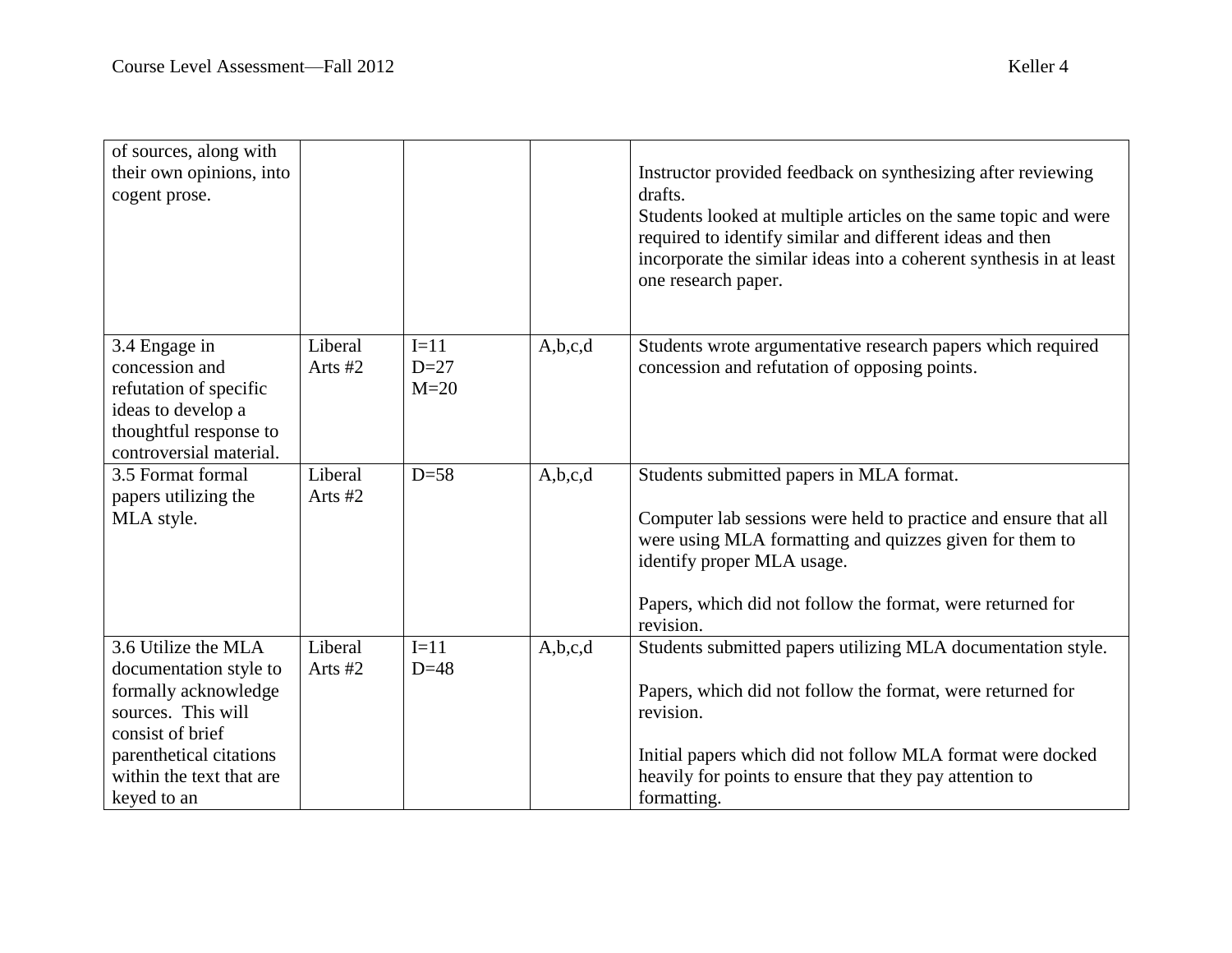| alphabetical list of     |           |          |         |                                                                  |
|--------------------------|-----------|----------|---------|------------------------------------------------------------------|
| works that appear at the |           |          |         |                                                                  |
| end of the paper.        |           |          |         |                                                                  |
| 3.7 Write samples of a   | Liberal   | $I=15$   | A,b,c,d | Students submitted papers using the following rhetorical         |
| wide variety of          | Arts $#2$ | $D=43$   |         | patterns: classification, argumentative, and example.            |
| rhetorical patterns.     |           |          |         |                                                                  |
| 3.8 Produce three        | Liberal   | $I=20$   | A,b,c,d | Students produced papers in the areas of natural science, social |
| papers, one in each of   | Arts $#2$ | $D = 38$ |         | sciences, and humanities.                                        |
| the areas of humanities. |           |          |         |                                                                  |
| natural sciences, and    |           |          |         |                                                                  |
| social sciences.         |           |          |         |                                                                  |
| 3.9 Produce three        | Liberal   | $I=20$   | A,b,c,d | Students produced three substantive research papers.             |
| substantive research     | Arts $#2$ | $D=38$   |         |                                                                  |
| papers that demonstrate  |           |          |         |                                                                  |
| the skills identified in |           |          |         |                                                                  |
| outcomes 3.1-3.7.        |           |          |         |                                                                  |
| 3.10 Revise as           | Liberal   | $I=11$   | A,b,c,d | Students presented papers for peer review and instructor         |
| necessary to produce     | Arts $#2$ | $D=47$   |         | evaluation.                                                      |
| written work             |           |          |         |                                                                  |
| predominately free       |           |          |         |                                                                  |
| from grammatical and     |           |          |         |                                                                  |
| mechanical errors.       |           |          |         |                                                                  |

**Additional observations:** Students who had difficulty with the first paper tended to drop out and stop coming by the second paper. More effort is needed to be taken to get the students engaged (and less frustrated) at the beginning to minimize students who drop out.

**Special comments:** grade distribution: A=8; B=12; C=12; D=9; F=17

**Recommendations:** Continue to search for a comprehensive and engaging text as the text was used mostly as a reference book and only a few chapters were looked at; Having less students in the class will help to ensure that there is more individual time for each